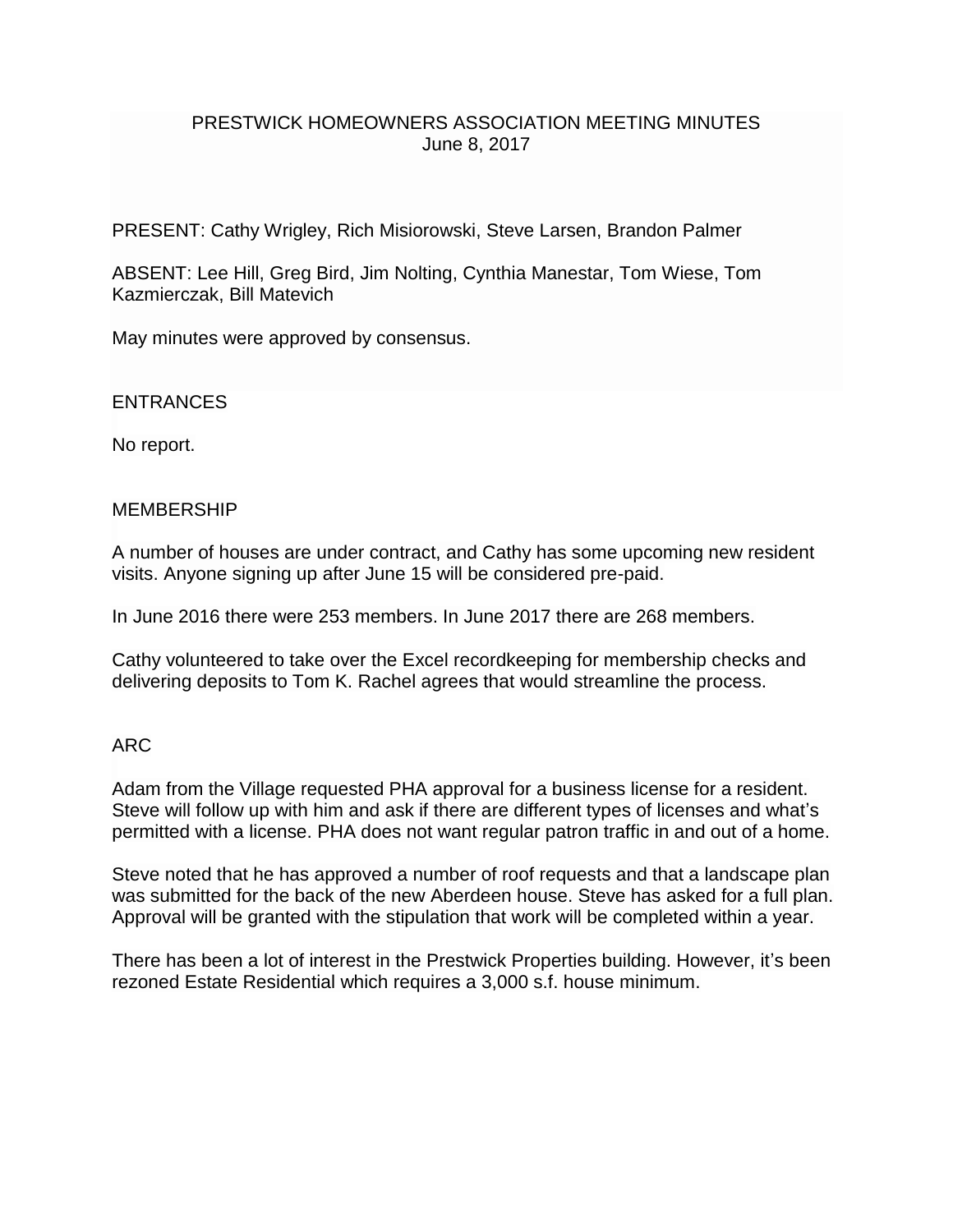### FINANCIAL

There is approximately \$24,000 in checking and \$6,000 in savings. Cathy moved to approve the Treasurer's report and Rich seconded. All were in favor.

Tom K. asked via email if PHA will be invoiced for the PCC fireworks contribution and/or is there a payment date. Brandon noted that PHA typically sends a check to PCC after the July 3 event.

SOCIAL - Stefan Sperlich is no longer with the Club. However, Brandon has a flyer to email to PHA members about the July 3 fireworks event at PCC.

# **SECURITY**

n/a

### **WEBSITE**

Website has had some glitches with old versions being live. Rachel will make sure all files have been sent and are posted.

# GOVERNMENTAL –

- 1. Brandon noted that PHA Officer Elections will be at July's meeting.
- 2. No striping has been added to the crossing yet from St. Andrews Way to the forest preserve path. Tom W. said he would follow up if nothing was done by mid-June, per the Village.
- 3. There is a new bike path being added to the east side of Pfeiffer from the trail south.

# CODE ENFORCEMENT –

- 1. May 2017 Violations list review
	- a. There has been partial resolution of the abandoned cars on Troon Trail.
	- b. Residents owning the abandoned pool on Highland were sent a certified letter by the Village requesting a response within 30 days.
	- c. Residents of the home on Highland with damaged fencing are getting a quote for repair.
	- d. Residents of the home on Aberdeen with tarps on the roof are waiting on the insurer to resolve their claim.
- 2. Update from Geoff at Village on status of May Top 5